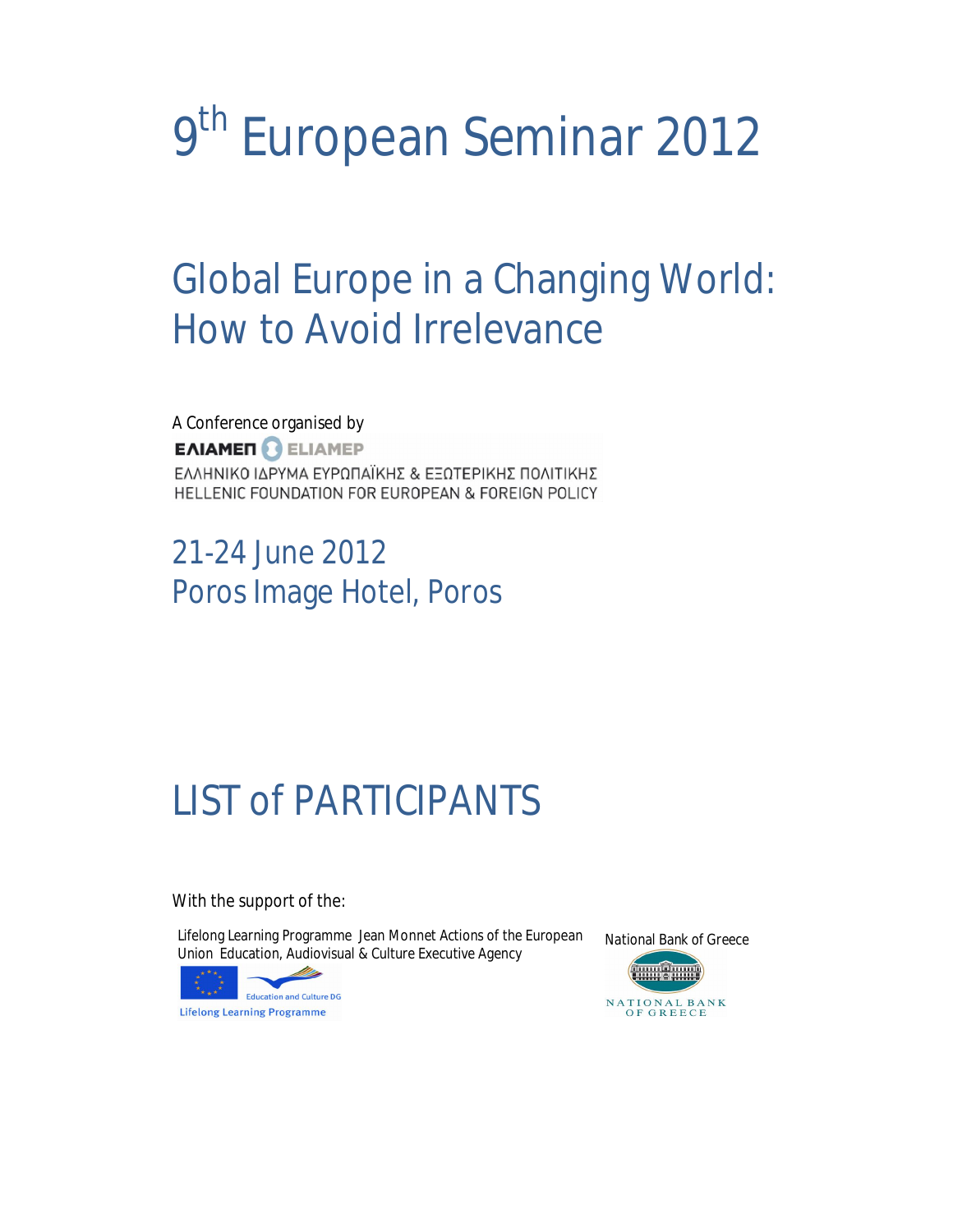### **Global Europe in a Changing World: How to Avoid Irrelevance**

**ELIAMEP's 9th Annual European Seminar** 

*Poros Image hotel, Poros island, Greece 21-24 June 2012* 

#### **List of Participants**

- § **Anastasakis** Othon (Dr.), Director of South East European Studies at Oxford, Research Fellow, St Antony's College, SEESOX, Oxford
- § **Attalides** Michalis (Prof.), Rector, Jean Monnet Chair, University of Nicosia, Nicosia
- § **Balfour** Rosa (Dr.), Senior Policy Analyst, European Policy Center (EPC), Brussels
- § **Bechev** Dimitar (Dr.), Senior Policy Fellow and Head of ECFR's Sofia Office, European Council on Foreign Relations, Sofia
- § **Berger** Bernt (Dr.), Senior Researcher on China and Global Security, International Peace Research Institute (SIPRI), Stockholm
- § **Biscop** Sven (Prof.), Director of the Europe in the World Programme at Egmont – the Royal Institute for International Relations, Senior Research Fellow at Egmont, Brussels
- § **Chizhov** Vladimir (Amb.), Permanent Representative of the Russian Federation to the European Union, Brussels
- § **Cooper** Robert, (Amb.) Counsellor, European External Action Service (EEAS), Brussels
- § **Dokos** Thanos (Dr.), Director-General, ELIAMEP, Athens
- § **Emmanouilidis** Janis A. (Mr.), Senior Policy Analyst, European Policy Centre (EPC), Brussels
- § **Eralp** Atila (Prof.), Professor, Middle East Technical University, Ankara
- § **Eralp** Eralp Nilgün Arısan (Ms.), Director of EU Institute, Economic Policy Researc Foundation of Turkey (TEPAV), Ankara
- § **Fabry** Elvire (Dr.), Senior Research Fellow, Notre Europe, Paris
- § **Gropas** Ruby (Dr.), Research Fellow, ELIAMEP, Athens and Lecturer in International Relations, Democritus University of Thrace
- § **Guruswamy** Mohan (Prof.), Chairman and Founder of the Centre for Policy Alternatives, New Delhi
- § **Heisbourg** François (Prof.), Special Advisor, Fondation pour la Recherche Stratégique, Paris
- § **Howorth** Jolyon (Prof.), Jean Monnet Professor of European Politics *ad personam* and Emeritus Professor of European Studies at the University of Bath
- § **Kawakibi** Salam (Dr.), Acting Director, Arab Reform Initiative, Paris